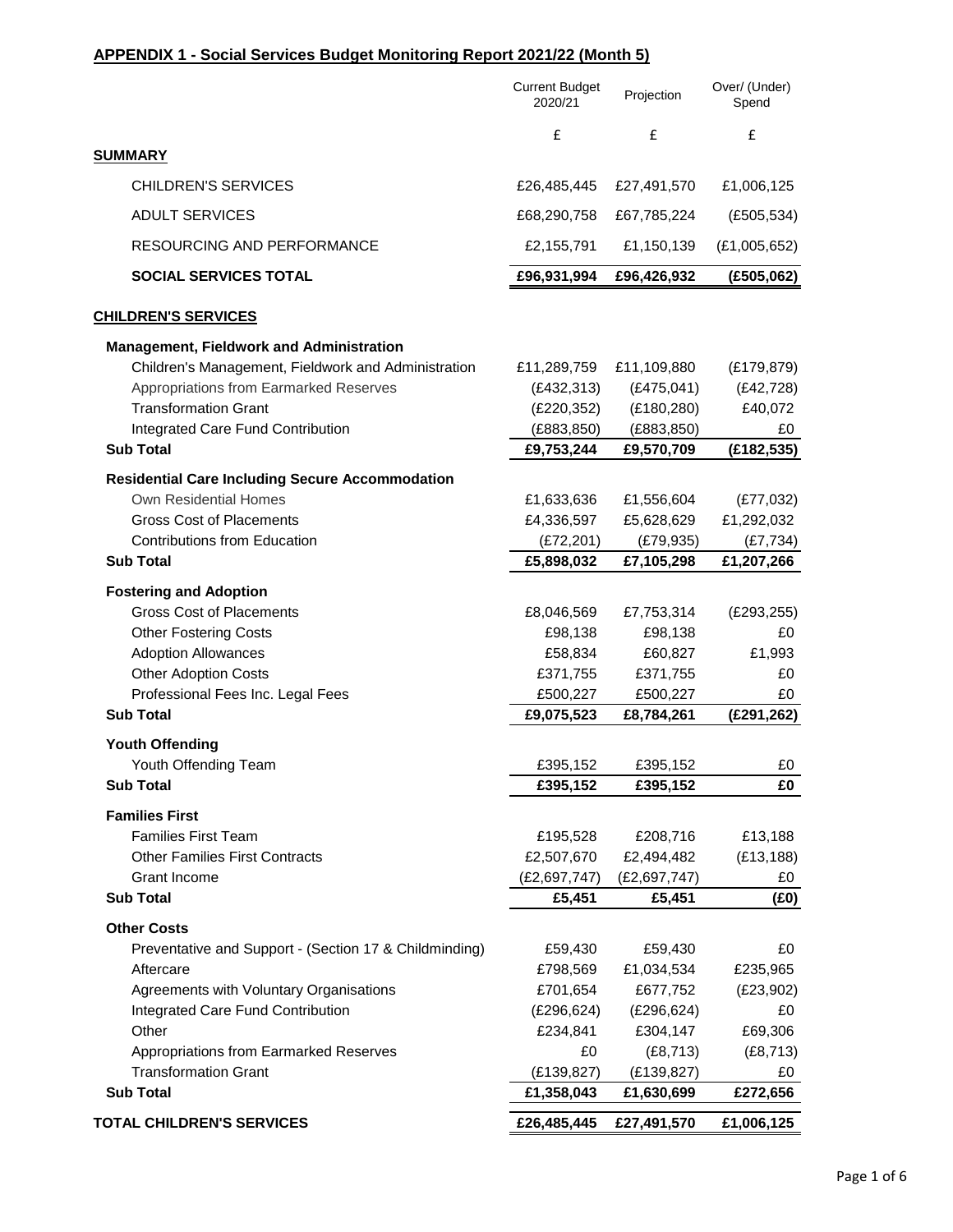|                                                                 | <b>Current Budget</b><br>2020/21 | Projection                | Over/ (Under)<br>Spend |
|-----------------------------------------------------------------|----------------------------------|---------------------------|------------------------|
| <b>ADULT SERVICES</b>                                           | £                                | £                         | £                      |
| <b>Management, Fieldwork and Administration</b>                 |                                  |                           |                        |
| Management                                                      | £131,877                         | £133,763                  | £1,886                 |
| Protection of Vulnerable Adults                                 | £309,771                         | £308,073                  | (E1,698)               |
| OLA and Client Income from Client Finances                      | (E293, 267)                      | (E376, 157)               | (E82, 890)             |
| Commissioning                                                   | £707,449                         | £707,525                  | £76                    |
| Section 28a Income Joint Commissioning Post                     | (E17, 175)                       | (E17, 175)                | £0                     |
| Older People                                                    | £2,303,052                       | £2,233,728                | (E69, 324)             |
| Less Wanless Income                                             | (E44, 747)                       | (E44, 747)                | £0                     |
| Promoting Independence                                          | £2,916,590                       | £2,749,648                | (E166, 942)            |
| <b>Provider Services</b>                                        | £405,464                         | £426,654                  | £21,190                |
| <b>ICF Funding</b>                                              | (E314, 817)                      | (E314, 817)               | £0                     |
| <b>Learning Disabilities</b>                                    | £759,781                         | £855,574                  | £95,793                |
| Appropriations from Earmarked Reserves                          | (E131, 655)                      | (E151, 901)               | (E20, 246)             |
| <b>Contribution from Health and Other Partners</b>              | (E44, 253)                       | (E44, 253)                | £0                     |
| <b>Mental Health</b>                                            | £1,413,545                       | £1,524,997                | £111,452               |
| Section 28a Income Assertive Outreach                           | (E94, 769)                       | (E94, 769)                | £0                     |
| Drug & Alcohol Services                                         | £385,675                         | £348,211                  | (E37, 464)             |
| <b>Emergency Duty Team</b>                                      | £293,482                         | £293,482                  | £0                     |
| <b>Further Vacancy Savings</b>                                  | £0                               | (£201,497)                | (E201, 497)            |
| <b>Sub Total</b>                                                | £8,686,003                       | £8,336,340                | (E349,663)             |
|                                                                 |                                  |                           |                        |
| <b>Own Residential Care</b>                                     |                                  |                           |                        |
| Residential Homes for the Elderly                               | £6,830,077                       | £6,832,713                | £2,636                 |
| Integrated Care Fund Contribution<br>-Less Client Contributions | (E92, 563)                       | (E92, 563)                | £0                     |
|                                                                 | (E2, 230, 000)                   | (E2, 184, 801)            | £45,199                |
| -Less Section 28a Income (Ty Iscoed)                            | (E115,350)                       | (E115,350)                | £0<br>(E82, 812)       |
| -Less Inter-Authority Income<br>Net Cost                        | (E55, 161)<br>£4,337,003         | (E137, 973)<br>£4,302,026 | (E34, 977)             |
|                                                                 |                                  |                           |                        |
| Accommodation for People with Learning Disabilities             | £2,784,394                       | £2,606,351                | (E178,043)             |
| -Less Client Contributions                                      | (E89, 641)                       | (E89, 641)                | £0                     |
| -Less Contribution from Supporting People                       | (E41, 319)                       | (E41, 206)                | £113                   |
| -Less Inter-Authority Income                                    | (E336, 671)                      | (E431, 942)               | (E95, 271)             |
| Net Cost                                                        | £2,316,763                       | £2,043,562                | (E273, 201)            |
| <b>Sub Total</b>                                                | £6,653,766                       | £6,345,588                | (E308, 178)            |
| <b>External Residential Care</b>                                |                                  |                           |                        |
| Long Term Placements                                            |                                  |                           |                        |
| Older People                                                    | £10,815,690                      | £11,409,997               | £594,307               |
| Less Wanless Income                                             | (E303, 428)                      | (E303, 428)               | £0                     |
| Less Section 28a Income - Allt yr yn                            | (E151,063)                       | (E151,063)                | £0                     |
| <b>Physically Disabled</b>                                      | £585,299                         | £624,099                  | £38,800                |
| <b>Learning Disabilities</b>                                    | £3,552,652                       | £3,565,149                | £12,497                |
| <b>Mental Health</b>                                            | £976,298                         | £860,174                  | (E116, 124)            |
| <b>Substance Misuse Placements</b>                              | £61,801                          | £11,706                   | (E50,095)              |
| <b>Social Services Grant</b>                                    | (E1, 147, 377)                   | (E1, 147, 377)            | £0                     |
| Net Cost                                                        | £14,389,872                      | £14,869,256               | £479,384               |
|                                                                 |                                  |                           |                        |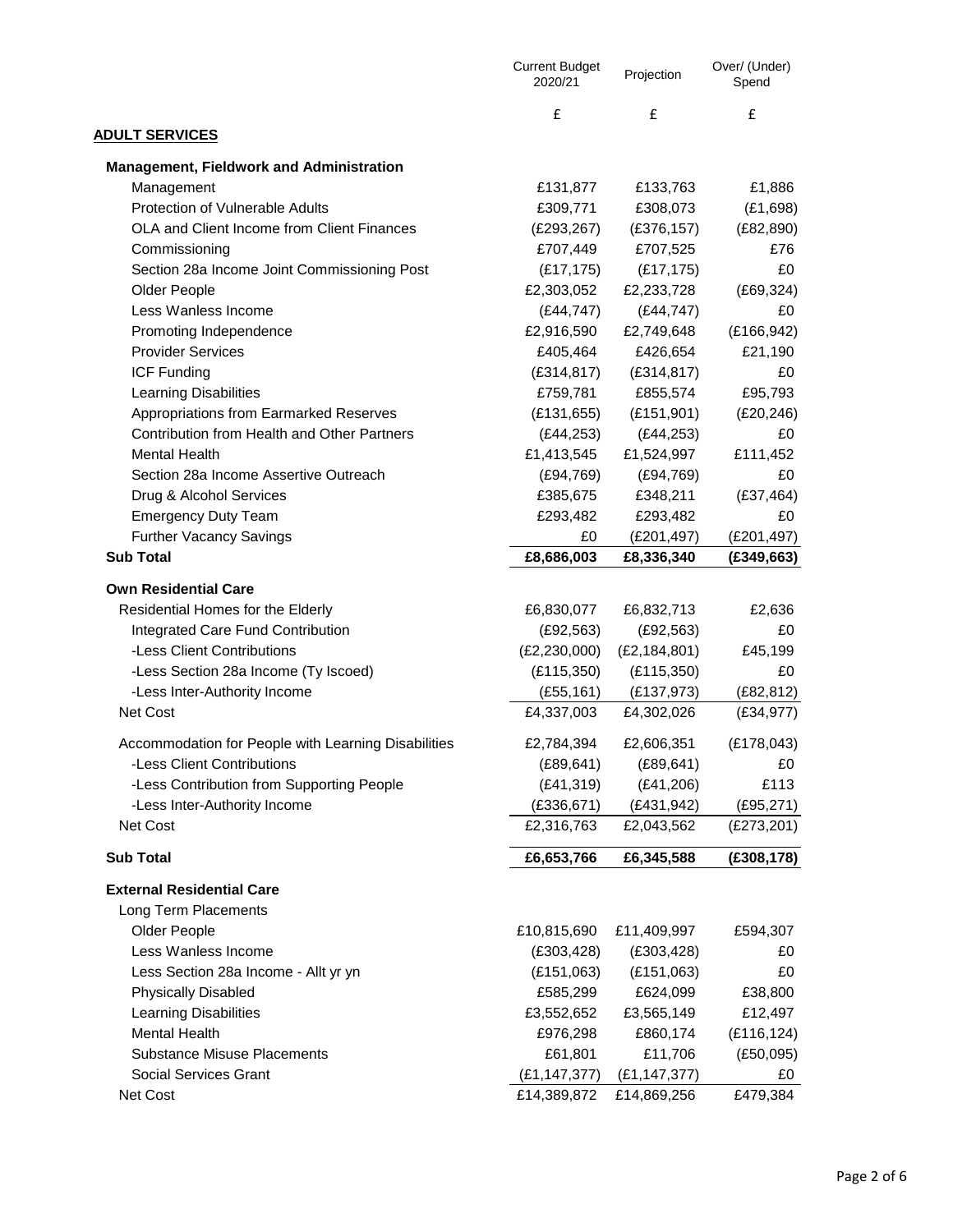|                                                 | <b>Current Budget</b><br>2020/21 | Projection  | Over/ (Under)<br>Spend |
|-------------------------------------------------|----------------------------------|-------------|------------------------|
|                                                 | £                                | £           | £                      |
| <b>Short Term Placements</b>                    |                                  |             |                        |
| Older People                                    | £261,068                         | £170,000    | (E91,068)              |
| <b>Carers Respite Arrangements</b>              | £41,266                          | £27,000     | (E14, 266)             |
| <b>Physical Disabilities</b>                    | £43,174                          | £10,938     | (E32, 236)             |
| <b>Learning Disabilities</b>                    | £17,064                          | £17,064     | £0                     |
| <b>Mental Health</b>                            | £42,338                          | £0          | (E42, 338)             |
| Net Cost                                        | £404,910                         | £225,002    | (£179,908)             |
| <b>Sub Total</b>                                | £14,794,782                      | £15,094,258 | £299,476               |
| <b>Own Day Care</b>                             |                                  |             |                        |
| Older People                                    | £980,198                         | £695,935    | (E284, 263)            |
| -Less Attendance Contributions                  | (E16, 869)                       | £0          | £16,869                |
| <b>Learning Disabilities</b>                    | £2,581,912                       | £2,017,249  | (E564, 663)            |
| -Less Attendance Contributions                  | (E20, 691)                       | £0          | £20,691                |
| -Less Inter-Authority Income                    | (E24,986)                        | £0          | £24,986                |
| <b>Mental Health</b>                            | £776,019                         | £737,824    | (E38, 195)             |
| <b>ICF Funding</b>                              | (E87, 100)                       | (E87, 100)  | £0                     |
| -Less Section 28a Income (Pentrebane Street)    | (E81, 366)                       | (E81, 366)  | £0                     |
| <b>Covid Recovery</b>                           | £0                               | £424,000    | £424,000               |
| <b>Sub Total</b>                                | £4,107,117                       | £3,706,543  | (£400,574)             |
| <b>External Day Care</b>                        |                                  |             |                        |
| Elderly                                         | £38,157                          | £37,558     | (E599)                 |
| <b>Physically Disabled</b>                      | £127,210                         | £137,757    | £10,547                |
| <b>Learning Disabilities</b>                    | £1,455,005                       | £1,151,006  | (E303,999)             |
| Section 28a Income                              | (E72, 659)                       | (E72, 659)  | £0                     |
| <b>Mental Health</b>                            | £35,955                          | £26,637     | (E9, 318)              |
| <b>Sub Total</b>                                | £1,583,668                       | £1,280,298  | (E303, 370)            |
| <b>Supported Employment</b>                     |                                  |             |                        |
| <b>Mental Health</b>                            | £70,938                          | £69,559     | (E1, 379)              |
| <b>Sub Total</b>                                | £70,938                          | £69,559     | (£1,379)               |
| <b>Aids and Adaptations</b>                     |                                  |             |                        |
| <b>Disability Living Equipment</b>              | £662,002                         | £610,598    | (E51, 404)             |
| Appropriations from Earmarked Reserves          | (E100,000)                       | (E100,000)  | £0                     |
| Adaptations                                     | £222,867                         | £222,867    | £0                     |
| <b>Chronically Sick and Disabled Telephones</b> | £7,222                           | £3,900      | (E3, 322)              |
| <b>Sub Total</b>                                | £792,091                         | £737,364    | (E54, 727)             |
|                                                 |                                  |             |                        |
| <b>Home Assistance and Reablement</b>           |                                  |             |                        |
| Home Assistance and Reablement Team             |                                  |             |                        |
| Home Assistance and Reablement Team (H.A.R.T.)  | £4,462,331                       | £4,455,375  | (E6, 956)              |
| <b>Wanless Funding</b>                          | (E67, 959)                       | (E67, 959)  | £0                     |
| <b>ICF Funding</b>                              | (E32, 306)                       | (E32, 306)  | £0                     |
| <b>Transformation Grant</b>                     | (E133, 911)                      | (E133, 911) | £0                     |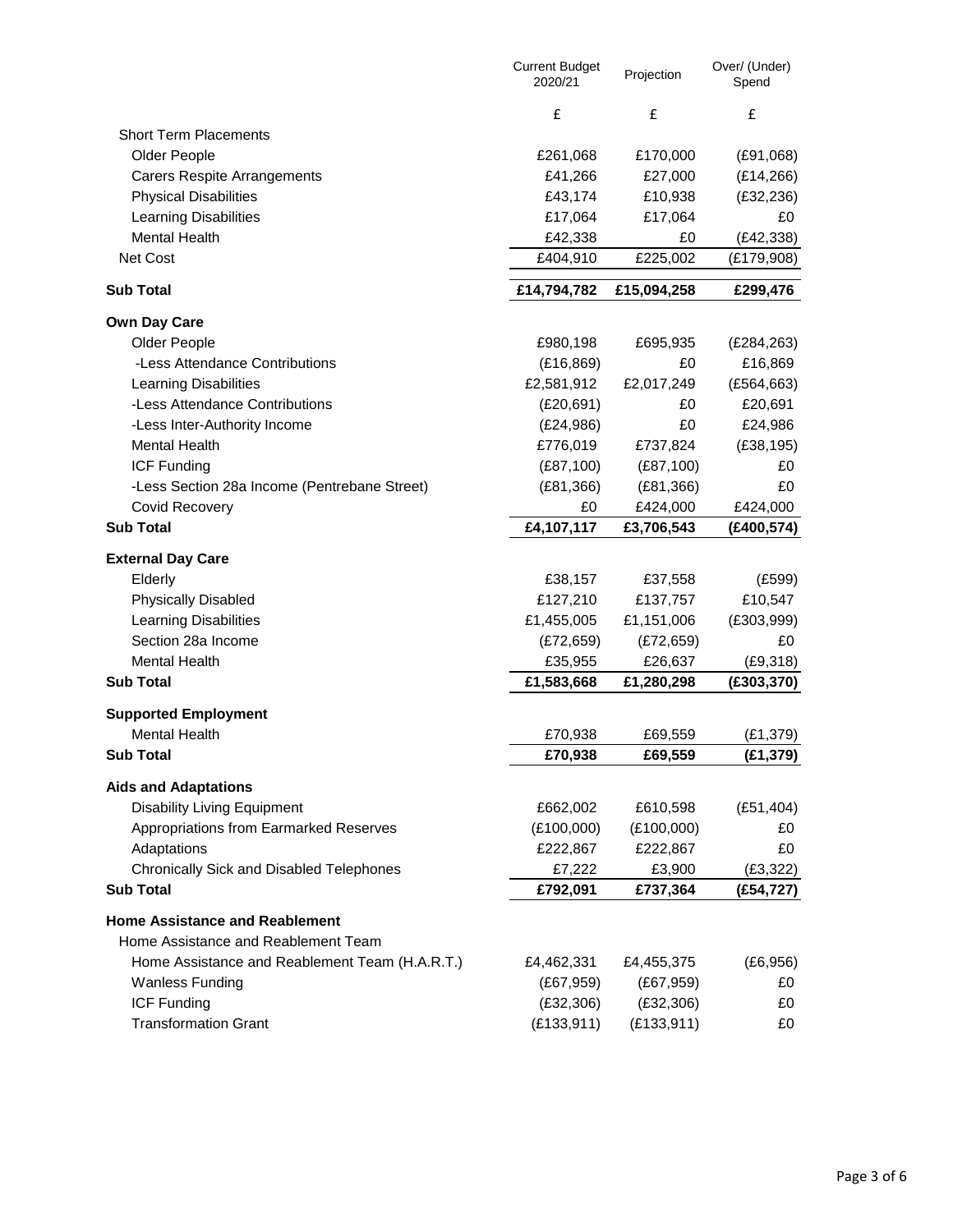|                                                | <b>Current Budget</b><br>2020/21 | Projection         | Over/ (Under)<br>Spend |
|------------------------------------------------|----------------------------------|--------------------|------------------------|
|                                                | £                                | $\pmb{\mathsf{f}}$ | £                      |
| Independent Sector Domiciliary Care            |                                  |                    |                        |
| Elderly                                        | £8,144,328                       | £7,662,628         | (E481,700)             |
| <b>Physical Disabilities</b>                   | £1,121,616                       | £1,096,064         | (E25, 552)             |
| Learning Disabilities (excluding Resettlement) | £314,373                         | £317,415           | £3,042                 |
| <b>Mental Health</b>                           | £189,427                         | £188,468           | (E959)                 |
| <b>Social Services Grant</b>                   | (E1, 373, 270)                   | (E1, 373, 270)     | £0                     |
| <b>Gwent Frailty Programme</b>                 | £2,410,234                       | £2,337,312         | (E72, 922)             |
| Appropriation from Specific Reserve            | £0                               | £0                 | £0                     |
| <b>Sub Total</b>                               | £15,034,863                      | £14,449,816        | (E585, 047)            |
| <b>Other Domiciliary Care</b>                  |                                  |                    |                        |
| <b>Shared Lives</b>                            |                                  |                    |                        |
| <b>Shared Lives Scheme</b>                     | £1,741,195                       | £1,383,175         | (E358,020)             |
| <b>ICF Funding</b>                             | (E173,790)                       | (E173, 790)        | £0                     |
| Net Cost                                       | £1,567,405                       | £1,209,385         | (E358,020)             |
| <b>Supported Living</b>                        |                                  |                    |                        |
| Older People                                   | £128,466                         | £202,017           | £73,551                |
| -Less Contribution from Supporting People      | (E2, 457)                        | (E2, 457)          | (E0)                   |
| <b>Physical Disabilities</b>                   | £1,755,921                       | £1,602,860         | (E153,061)             |
| -Less Contribution from Supporting People      | (E17,769)                        | (E14, 814)         | £2,955                 |
| <b>Learning Disabilities</b>                   | £10,422,742                      | £11,120,226        | £697,484               |
| Less Section 28a Income Joint Tenancy          | (E28, 987)                       | (E28, 987)         | £0                     |
| -Less Contribution from Supporting People      | (E233, 440)                      | (E229,075)         | £4,365                 |
| <b>Mental Health</b>                           | £1,805,194                       | £2,029,515         | £224,321               |
| -Less Contribution from Supporting People      | (E7, 372)                        | (E7, 372)          | £0                     |
| <b>Social Services Grant</b>                   | (E453, 671)                      | (E453, 671)        | £0                     |
| Net Cost                                       | £13,368,627                      | £14,218,241        | £849,614               |
| <b>Direct Payment</b>                          |                                  |                    |                        |
| <b>Elderly People</b>                          | £72,670                          | £65,264            | (E7, 406)              |
| <b>Physical Disabilities</b>                   | £745,641                         | £779,818           | £34,177                |
| <b>Learning Disabilities</b>                   | £750,042                         | £752,995           | £2,953                 |
| Section 28a Income Learning Disabilities       | (E20, 808)                       | (E20, 808)         | £0                     |
| <b>Mental Health</b>                           | £3,708                           | £3,686             | (E22)                  |
| <b>Social Services Grant</b>                   | £0                               | £0                 | £0                     |
| Net Cost                                       | £1,551,253                       | £1,580,956         | £29,703                |
| Other                                          |                                  |                    |                        |
| <b>Extra Care Sheltered Housing</b>            | £644,379                         | £710,100           | £65,721                |
| -Less Contribution from Supporting People      | £0                               | £0                 | £0                     |
| Net Cost                                       | £644,379                         | £710,100           | £65,721                |
| <b>Total Home Care Client Contributions</b>    | (E1, 993, 772)                   | (E1, 993, 772)     | £0                     |
| <b>Sub Total</b>                               | £15,137,892                      | £15,724,910        | £587,018               |
| <b>Resettlement</b>                            |                                  |                    |                        |
| <b>External Funding</b>                        |                                  |                    |                        |
| Section 28a Income                             | (E1,020,410)                     | (E1,020,410)       | £0                     |
| <b>Sub Total</b>                               | (E1,020,410)                     | (E1,020,410)       | £0                     |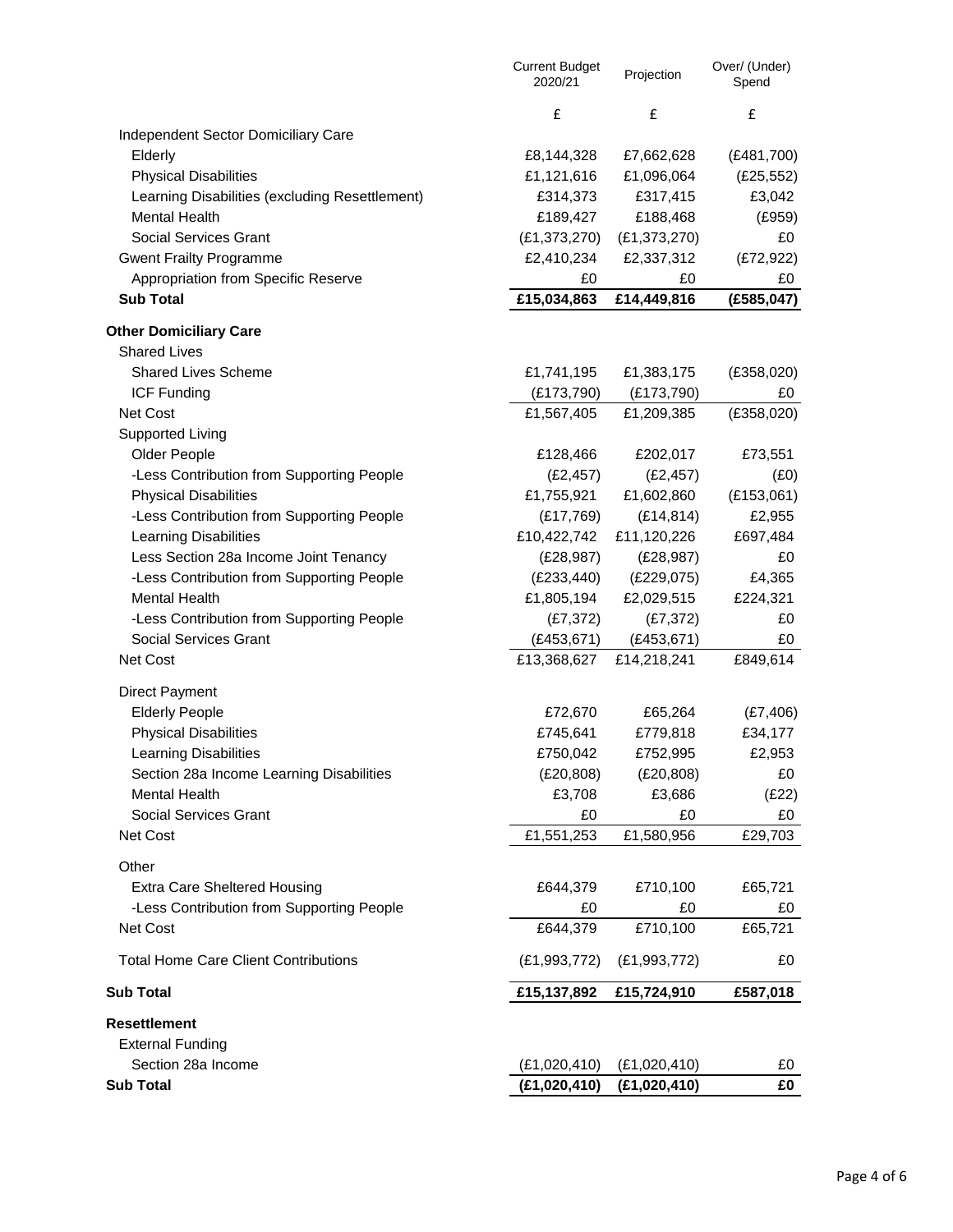|                                                           | <b>Current Budget</b><br>2020/21 | Projection     | Over/ (Under)<br>Spend |
|-----------------------------------------------------------|----------------------------------|----------------|------------------------|
|                                                           | £                                | £              | £                      |
| <b>Supporting People (including transfers to Housing)</b> |                                  |                |                        |
| People Over 55 Years of Age                               | £437,996                         | £265,287       | (E172,709)             |
| People with Physical and/or Sensory Disabilities          | £34,500                          | £40,927        | £6,427                 |
| People with Learning Disabilities                         | £463,653                         | £143,205       | (E320, 448)            |
| People with Mental Health issues                          | £1,092,015                       | £1,622,817     | £530,802               |
| <b>Families Supported People</b>                          | £524,500                         | £751,400       | £226,900               |
| Generic Floating support to prevent homelessness          | £748,059                         | £1,926,252     | £1,178,193             |
| Young People with support needs (16-24)                   | £910,575                         | £1,175,906     | £265,331               |
| Single people with Support Needs (25-54)                  | £410,668                         | £667,815       | £257,147               |
| Women experiencing Domestic Abuse                         | £501,738                         | £567,561       | £65,823                |
| People with Substance Misuse Issues                       | £436,839                         | £648,006       | £211,167               |
| Alarm Services (including in sheltered/extra care)        | £259,903                         | £215,660       | (E44, 243)             |
| People with Criminal Offending History                    | £138,500                         | £145,603       | £7,103                 |
| <b>Contribution to Social Services Schemes</b>            | £343,844                         | £334,925       | (E8, 919)              |
| Newport CC funding transfer                               | (E70,000)                        | (E70,000)      | £0                     |
| Less supporting people grant                              | (E6, 232, 790)                   | (E8, 435, 366) | (E2, 202, 576)         |
| <b>Sub Total</b>                                          | £0                               | (E0)           | (£0)                   |
|                                                           |                                  |                |                        |
| <b>Services for Children with Disabilities</b>            |                                  |                |                        |
| Ty Hapus                                                  | £355,316                         | £421,157       | £65,841                |
| <b>Residential Care</b>                                   | £150,673                         | £611,191       | £460,518               |
| <b>Foster Care</b>                                        | £456,236                         | £448,680       | (E7, 556)              |
| Preventative and Support - (Section 17 & Childminding)    | £9,703                           | £9,703         | £0                     |
| <b>Respite Care</b>                                       | £77,674                          | £155,596       | £77,922                |
| <b>Direct Payments</b>                                    | £139,365                         | £140,103       | £738                   |
| <b>Sub Total</b>                                          | £1,188,967                       | £1,786,430     | £597,463               |
| <b>Other Costs</b>                                        |                                  |                |                        |
| <b>Telecare Gross Cost</b>                                | £717,283                         | £741,262       | £23,979                |
| Less Client and Agency Income                             | (E384, 549)                      | (E384, 549)    | £0                     |
| Agreements with Voluntary Organisations                   |                                  |                |                        |
| <b>Children with Disabilities</b>                         | £293,531                         | £293,329       | (E202)                 |
| Elderly                                                   | £126,380                         | £127,201       | £821                   |
| <b>Learning Difficulties</b>                              | £61,361                          | £60,904        | (E457)                 |
| Section 28a Income                                        | (E52,020)                        | (E52,020)      | £0                     |
| Mental Health & Substance Misuse                          | £44,552                          | £44,349        | (E203)                 |
| MH Capacity Act / Deprivation of Liberty Safeguards       | £114,042                         | £129,386       | £15,344                |
| Other                                                     | £56,501                          | £56,501        | £0                     |
| Gwent Enhanced Dementia Care Expenditure                  | £278,878                         | £218,565       | (E60, 313)             |
| <b>Gwent Enhanced Dementia Care Grant</b>                 | (E209,692)                       | (E162, 222)    | £47,470                |
| Integrated Care Fund Contribution                         | (E69, 186)                       | (E56, 343)     | £12,843                |
| <b>Caerphilly Cares</b>                                   | £1,061,520                       | £980,240       | (E81,280)              |
| Appropriations from Earmarked Reserves                    | (E193, 455)                      | (E74,800)      | £118,655               |
| <b>Children &amp; Communities Grant</b>                   | (E584,065)                       | (E647, 277)    | (E63, 212)             |
| <b>Sub Total</b>                                          | £1,261,081                       | £1,274,527     | £13,446                |
| <b>TOTAL ADULT SERVICES</b>                               | £68,290,758                      | £67,785,224    | (E505, 534)            |
|                                                           |                                  |                |                        |